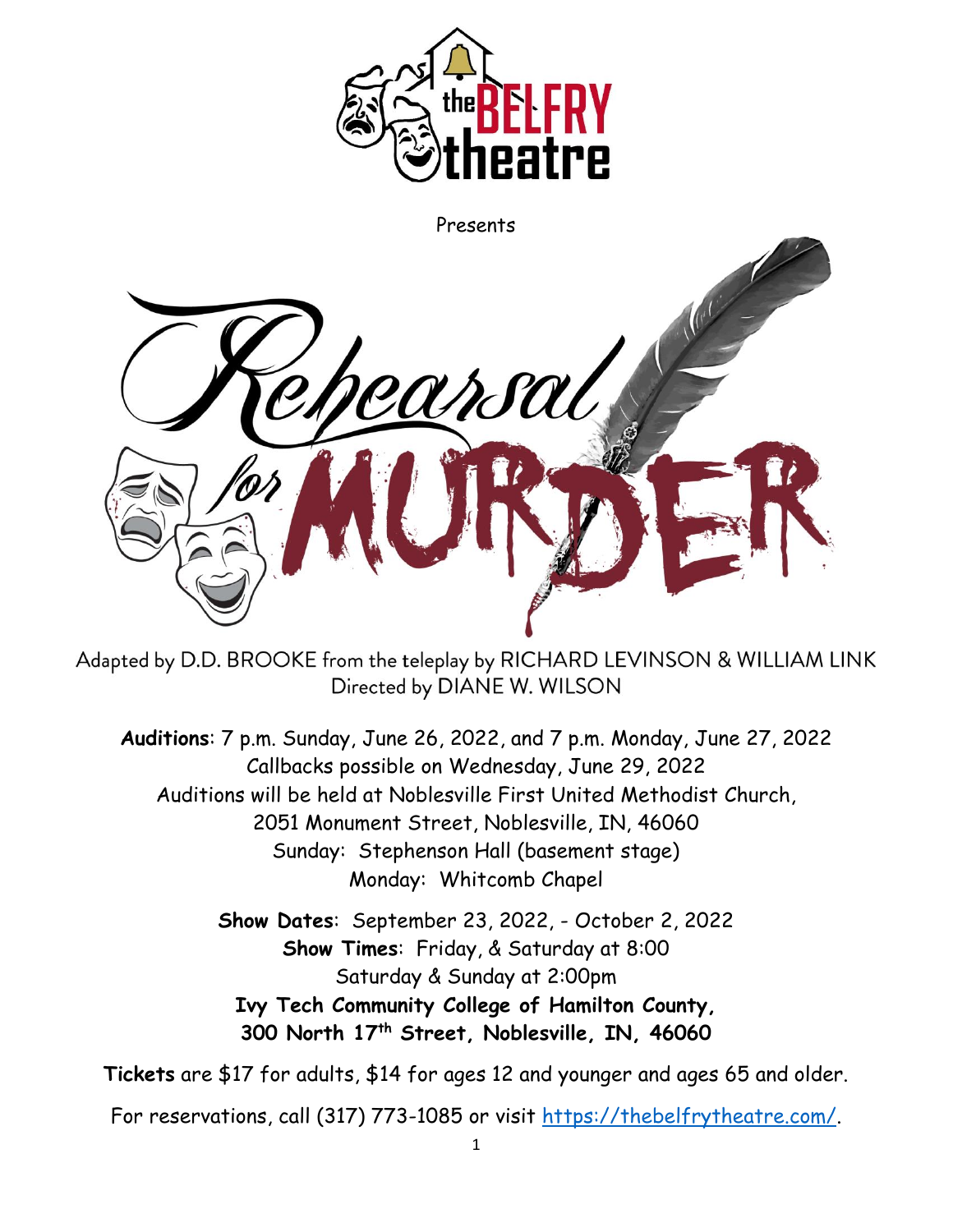**ABOUT THE BELFRY THEATRE**: In July of 1965, a collection of Noblesville residents who enjoyed gathering to read plays decided it was time to take their passion to the next step. That summer, Mrs. Anne Braswell, Mr. and Mrs. Frank Campbell, Mrs. and Mrs. Robert Kraft, Mr. and Mrs. John Kyle, Mrs. Shirley Pritchard, and their leader, the Rev. Mr. John Burbank, formed the Hamilton County Theatre Guild. The Belfry Theatre is a friendly, welcoming place where those who wish to express their acting or other creative skills meet those who enjoy and appreciate quality productions of comedies, dramas, and musicals. Our goal is to attract and develop good actors and production personnel and showcase their talents in exceptional productions that will enrich and entertain our prospective audiences. We welcome diversity.

#### **CONTACT INFO FOR PRODUCTION TEAM:**

Director: Diane W Wilson: [Diane@WandWDestinations.com](mailto:Diane@WandWDestinations.com) ∙ 317.650.5648

Producer: Betsy Reason: [betsy.reason@gmail.com](mailto:betsy.reason@gmail.com) ∙ 317.440.3792

Stage Manager: Fran Knapp: [franknapp@att.net](mailto:franknapp@att.net) ∙ 317.402.6182

## *Rehearsal for Murder*

**Synopsis:** A year following the untimely death of a famous onscreen actress and an up-andcoming Broadway star, a famous playwright (and former fiancé of the star) assembles all those who last interacted with the actress under the pretense of reading excerpts from a new play he is writing. Even though the actress's death was ruled as a suicide, the playwright believes otherwise; and he plans to prove it and trap a killer as the scenes from his new play come to life.

**The Years**: 1980 (opening night of the comedy *Chamber Music* by Alex Dennison, the after party, and the death of Monica Welles) & 1981 (exactly one year after the opening and Monica's death)

**The Settings**: A Broadway Stage & Monica Welles' Study

# **The Characters (and stage ages):**

**Alex Dennison**: A playwright in his late 40s to mid-50s, Alex is handsome, debonair, witty, intelligent, and willing to do just about anything to trap the killer of his beloved fiancé.

**Monica Welles**: The famous and beautiful film actress, fiancé of Alex, and victim, Monica is "brought to life" through flashbacks in order to help Alex trap her killer. Cast as the lead (her first time on stage) in Dennison's comedy *Chamber Music*, she was in her early- to mid-40s when she met her early demise.

**Lloyd Andrews**: The play's director for the 1980 show *Chamber Music* (and the last time Monica was on stage), Lloyd is at the very least in his early 40s. He is handsome, no-non-sense, and he has an excellent reputation.

**Bella Lamb**: The play's producer for the 1980 show *Chamber Music* (and the last time Monica was on stage), Bella is bright, extremely wealthy, and sophisticated. She is in her late 40s to early  $60s$ .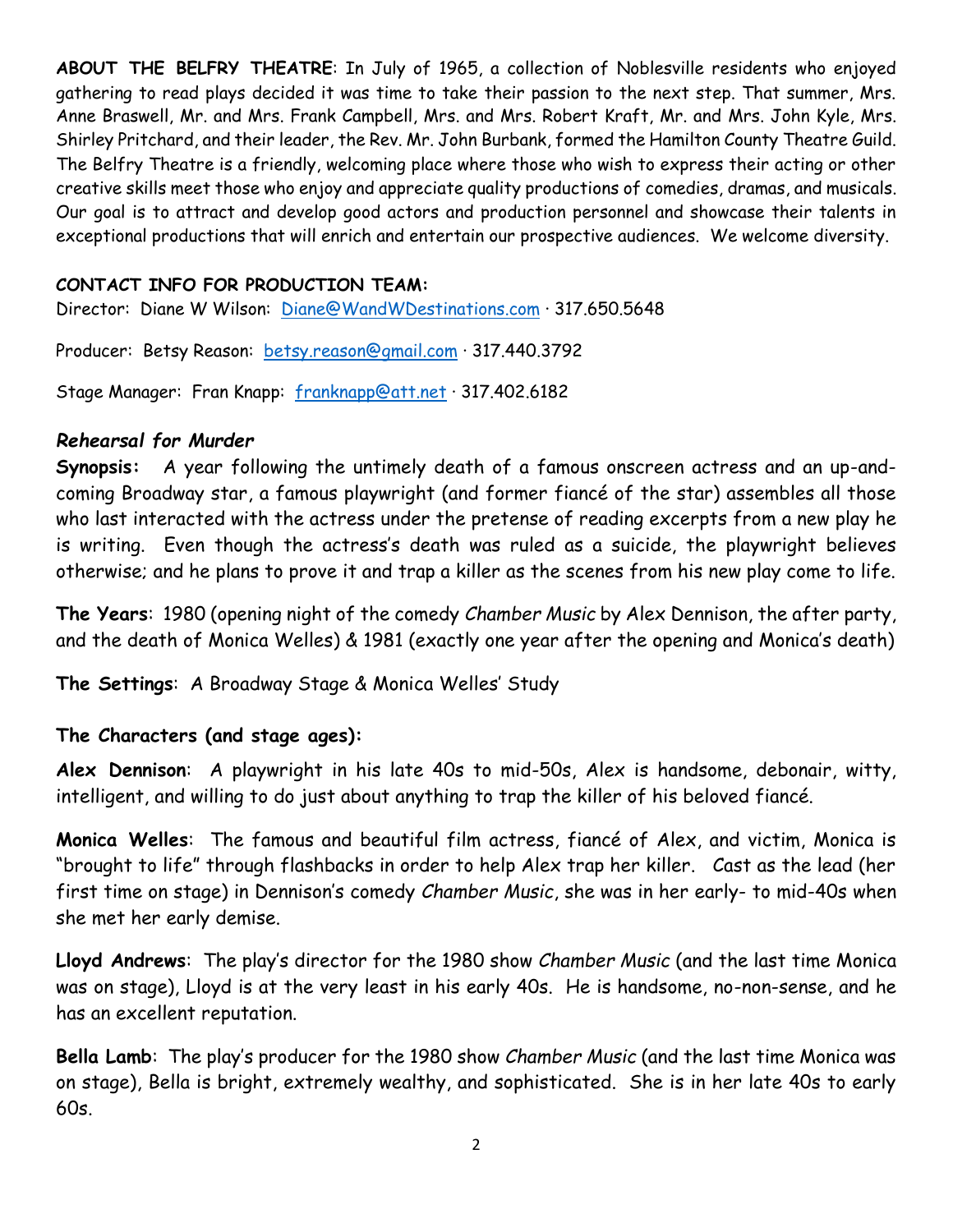**Karen Daniels**: Merely an up-and-coming Broadway actress in 1980, Karen is now a sought-after star. She was Monica's understudy a year prior in *Chamber Music*, but she quickly made her way to the top. Karen is in her mid- to late 30s; she is beautiful and no longer the innocent ingénue she was.

**David Mathews**: A tall, popular, and handsome Broadway actor, David is also very smug and full of himself, believing that every woman worships him. He approaches each show with the belief that he'll have to dust off his fireplace mantle for another Tony. He had played lead in *Chamber Music*, opposite Monica. David is in his mid-40s to early 50s.

**Leo Gibbs**: A supporting Broadway actor, Leo is in his mid- to late 40s; he isn't particularly charming or attractive, but he is slightly overweight. He has always viewed himself as the comic relief. Yet, he doesn't let his "lower" status upset him. He, too, was in *Chamber Music.*

**Sally Bean**: Alex's new assistant/secretary from Maine. She is young (18 to 22), energetic, bright but naïve, and very excited to help Alex with his new play.

**Ernie**: The gruff, no-nonsense backstage theatre manager who reveres Alex and was genuinely fond of Monica. He is in his mid-50s to late 60s.

**Loretta**: The play's stage manager for *Chamber Music* (and the last time Monica was on stage). Loretta is in her mid-30s to mid-60s and is very efficient and determined.

**Male Policeman**: One of NY's finest in his late 30s to early 50s; he assists in the investigation of Monica's death.

**Female Policeman**: One of NY's finest in her late 20s to mid-50s; she assists in the investigation of Monica's death.

**Santoro**: The delivery man who brings in Monica's Study – set up exactly as it was on the day of her death and perfect for a re-enactment – he can be any age (20+ to 60).

**Frank Heller**: An observer in Act One to everything occurring on-stage during the present & during "flashbacks," Frank, finally intervenes in Act Two, at first portraying Lieutenant McElroy, the detective who closed Monica Welles' case, and then himself. Frank, who is in his late 30s to early 40s, is a jack-of-all-trades: actor (often out of work), bartender, cab driver, etc.

**Mac**: An observer to everything that is happening on-stage during the present & during "flashbacks." He joins in on the action during the last part of Act II. He is in his 50s.

*Note: Ernie & Santoro, as well as the Male Police Officer & Mac may be doubled. In addition, Loretta and the policewoman may be doubled.*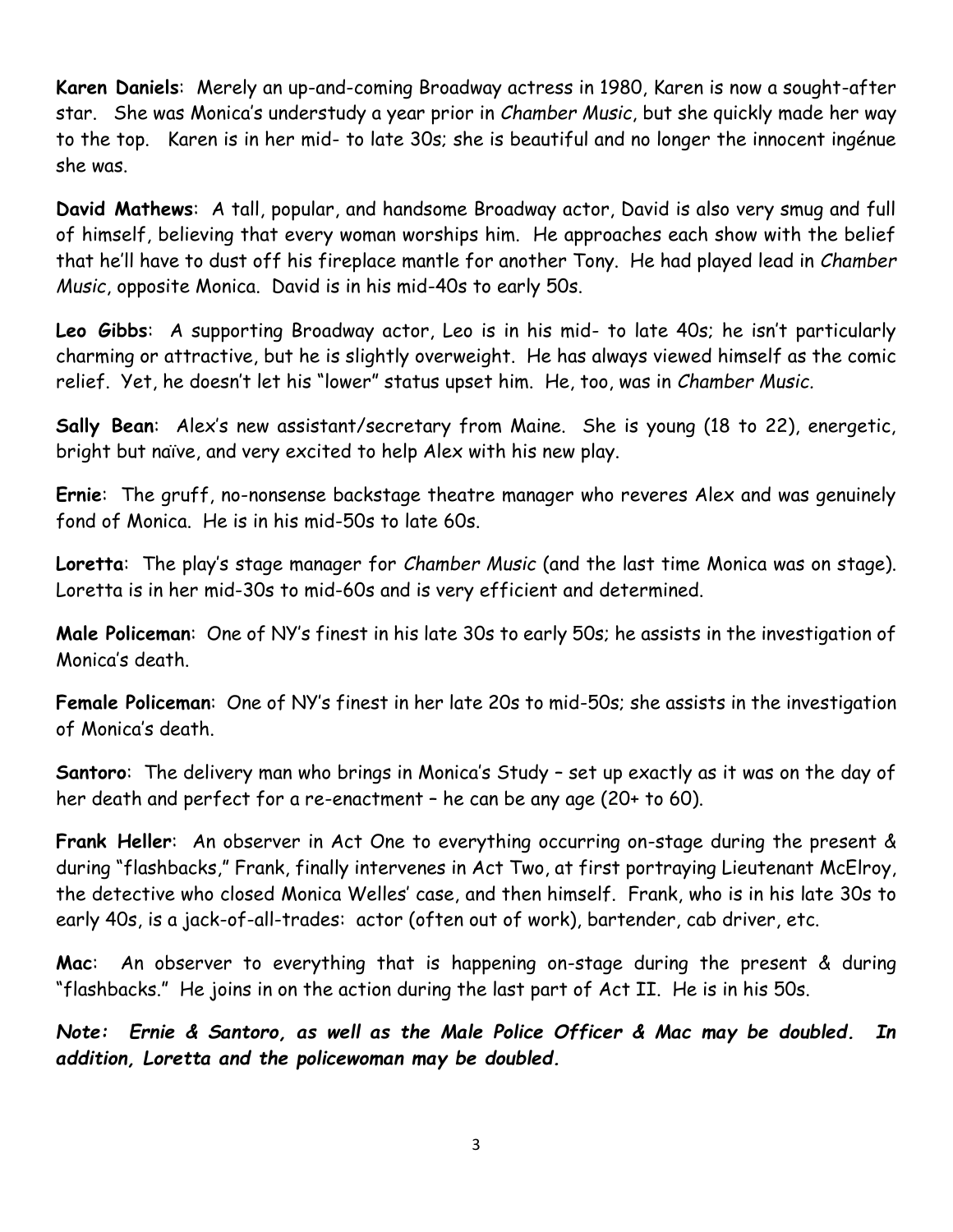As noted previously on the first page**, auditions** are being held at Noblesville First United Methodist Church, 2051 Monument Street, Noblesville, IN, 46060.

- $7$  p.m. Sunday, June 26<sup>th</sup>; Stephenson Hall (basement stage)
- 7 p.m. Monday, June 27<sup>th</sup>; Whitcomb Chapel
- Note: Callbacks possible on Wednesday, June 29<sup>th</sup>; Place TBD

**Should you wish to audition and are unable to do so on either of the audition dates, then please call the director at 317.650.5648 or email her at Diane@WandWDestinations.com.**

**Performances are held at Ivy Tech Community College of Hamilton County, 300 North 17th Street, Noblesville, IN, 46060. Performance dates are as follows:**

- Friday, September 23, 2022, at 8pm
- Saturday, September 24, 2022, at 2pm
- Saturday, September 24, 2022, at 8pm
- Sunday, September 25, 2022, at 2pm
- Friday, September 30, 2022, at 8pm
- Saturday, October 1, 2022, at 2pm
- Saturday, October 1, 2022, at 8pm
- Sunday, October 2, 2022, at 2pm\*

\*You are required to assist with strike immediately following the final performance.

#### **FIRST READ THROUGH: Monday, July 11, 2022**

#### **AUDITION SHEETS AND REHEARSAL/PERFORMANCE CONFLICT SCHEDULE:**

Please make certain the audition sheet (pages 6 - 7 of this packet) is filled out completely. Please write legibly; print your email address very clearly. **Please list all known conflicts between July 11, 2022, and September 17, 2022, including Fridays, Saturdays, and Sundays. Exclude dates between Sunday, August 21, and Monday, September 5. Sunday, September 18, 2022, is a technical rehearsal and attendance is mandatory, as are all performances.**

#### **REHEARSALS:**

- The schedule will be finalized after the show is cast.
- Rehearsals will consist of 3 to 4 nights a week; weekend rehearsals may be possible.
- Rehearsals will run from 7:00pm to 9:00pm (possibly until 9:30pm)
- Rehearsals will be held at the director's house in Carmel until Load-in/Tech Day, September 18, 2022, at which time rehearsals will move to Ivy Tech, 300 North 17<sup>th</sup> Street, Noblesville. Actors will only be called for rehearsals for which they are needed\*.
- There will be no rehearsals between Sunday, August 21, and Monday, September 5.

**\*Beginning the week of August 15th , cast members will be expected to stay for the entire rehearsal unless prior arrangements have been made.** 

**For technical week, we will run the entire show (in costume and/or full dress); all cast members are expected to stay for the entire rehearsal during tech week. Rehearsals will begin** *by* **6:30pm and will end at 10:00pm.**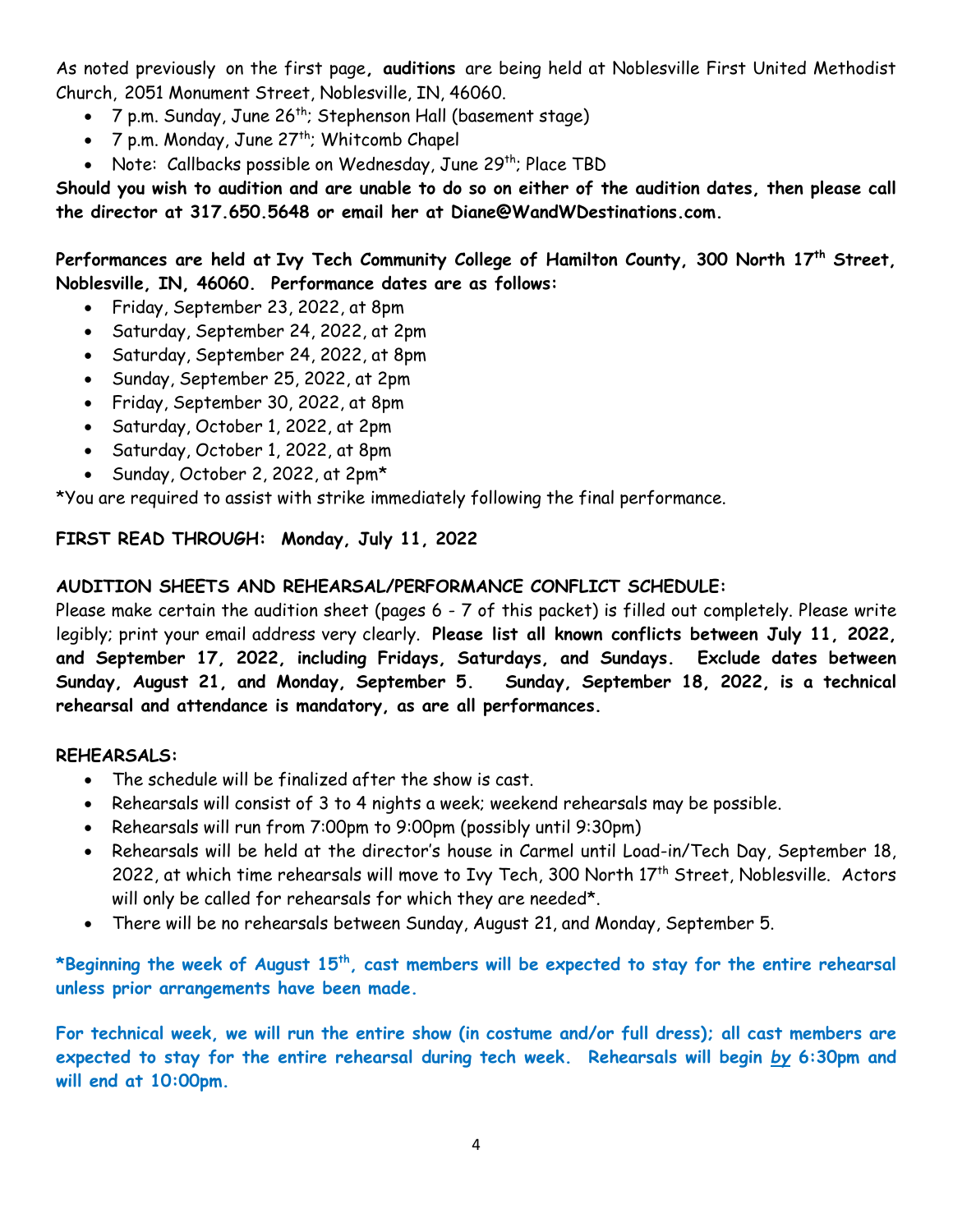**WHAT TO EXPECT WHEN YOU AUDITION**: Actors will be asked to read from the script and possibly participate in improvisation. Actors will be called to the stage one or more times to try different scenes and to try different actor combinations. Actors should arrive on time for the audition(s) and expect to stay for the entire evening (9:00pm-ish). You are welcome to attend both nights, but you only need to attend one night.

**Please arrive on time, as we will close the doors at 7:00pm each evening.** Therefore, if you have yet to complete the online audition form prior to arriving and are prolific in your writing, then you may wish to arrive early, so your audition sheet (with head shot) is complete by 7:00pm. Doors will open at 6:30pm.

## **FAQs**

**WHAT SHOULD I BRING TO THE AUDITION?** Please bring a list of all schedule conflicts and a résumé (if you have one). If you have a headshot, please bring it; we will attach it to your audition form. Please wear comfortable clothes and shoes so that you can move easily at auditions.

**WHEN WILL I FIND OUT IF I'VE BEEN CAST?** You will be notified by phone whether you are cast or not. We hope to notify everyone by Friday, July 1, 2022; however, you definitely will be notified by Friday, July  $8$ <sup>th</sup>.

**I WAS NOT ASKED TO ATTEND THE SECOND NIGHT OF AUDITIONS. DOES THAT MEAN I WON'T BE CAST?** Not necessarily. If we have a good idea of your potential, then you will more than likely not be asked to return.

**WHAT IF I HAVE A CONFLICT WITH REHEARSAL DATES? DOES THAT MEAN I WON'T BE CAST?** The director usually will work around minor conflicts, which is why it is important to list all known conflicts on the audition form. However, **actors must be available for all performances**. **Conflicts with performance dates will cause you to not be cast. If you have a conflict with a performance date, then please do not audition.** 

**WHAT IF I GET SICK AND HAVE TO MISS A REHEARSAL?** If you are too sick to go to work (or attend school), then we typically don't want you at rehearsal. Contact the director or stage manager as soon as you can if you must miss rehearsal due to illness or an emergency.

Scripts are available at https://www.dramaticpublishing.com/rehearsal-for-murder. However, it does take some time to receive a script. You may wish to check amazon.com or used bookstores in the area. And, remember, it isn't necessary to have seen the script prior to auditioning.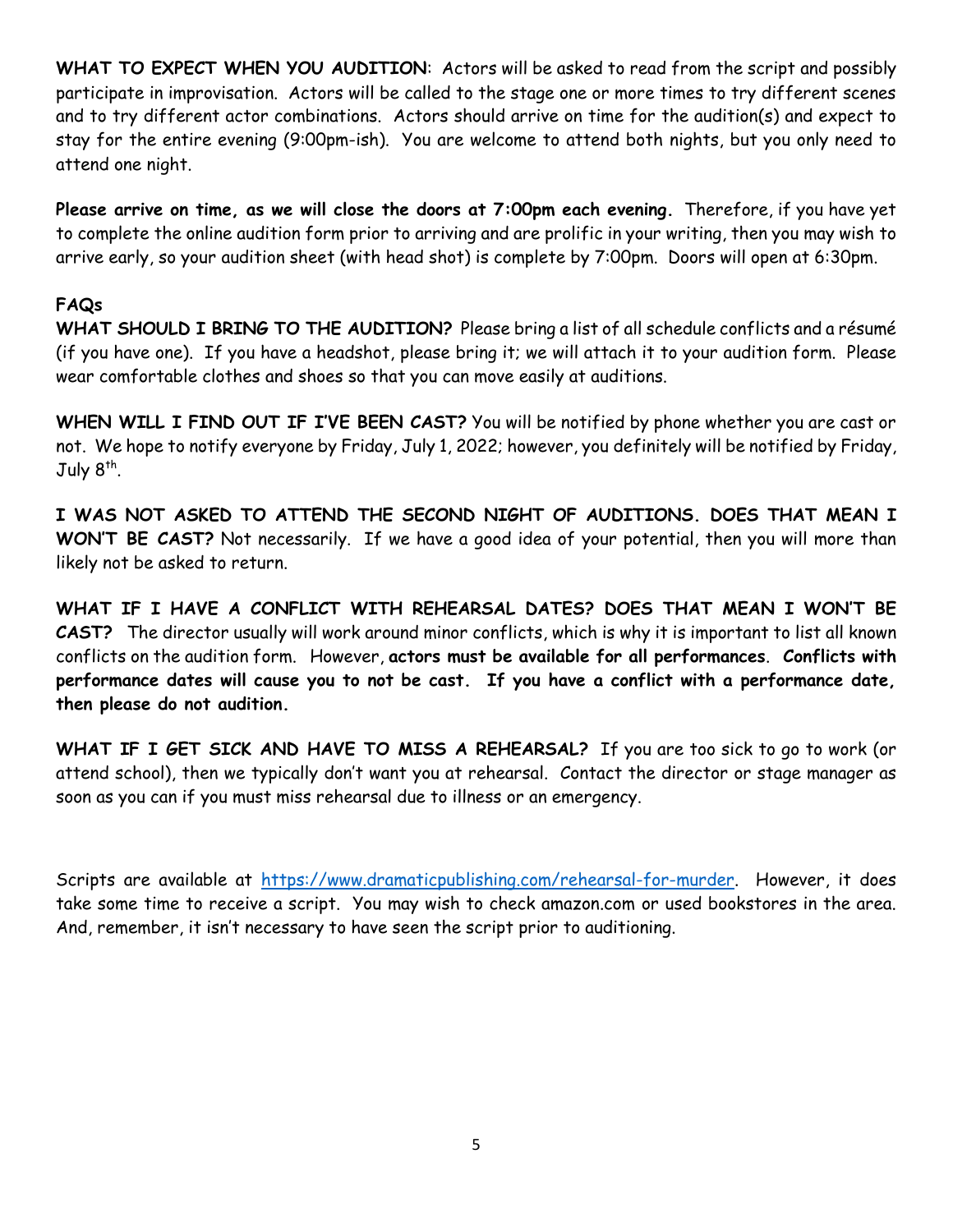

## **Welcome to The Belfry Theatre!**

**AUDITION/CONTACT FORM:** Please complete as much of the requested information below as possible; and/or circle or check the appropriate choice where applicable. **PLEASE PRINT CLEARLY** 

| Best way to contact you? Email Phone Facebook |                                                                                                     |
|-----------------------------------------------|-----------------------------------------------------------------------------------------------------|
| Sex: Male                                     | Female Age: ______/ Stage Ages: __________________                                                  |
|                                               | Height ______________ Waist _________________ Inseam _______________ Shoe Size ____________________ |

Theater experience (continue on back, separate paper, or attach résumé)

| Show | Role | Theatre | Year |
|------|------|---------|------|
|      |      |         |      |
|      |      |         |      |
|      |      |         |      |

Would be willing to color your hair, cut (or grow) it into period style (1980s), or wear/purchase a wig in order to conform to the era? Yes No

Below, please list your known schedule **conflicts from July 11, 2022, through Saturday 17, 2022**, including Fridays, Saturdays, and Sundays. At this time, please exclude conflicts between Sunday, August  $21^{st}$ , and Monday, September  $5^{th}$ , as there are no planned rehearsals on any of those dates.

\_\_\_\_\_\_\_\_\_\_\_\_\_\_\_\_\_\_\_\_\_\_\_\_\_\_\_\_\_\_\_\_\_\_\_\_\_\_\_\_\_\_\_\_\_\_\_\_\_\_\_\_\_\_\_\_\_\_\_\_\_\_\_\_\_\_\_\_\_\_\_\_\_\_\_\_\_

\_\_\_\_\_\_\_\_\_\_\_\_\_\_\_\_\_\_\_\_\_\_\_\_\_\_\_\_\_\_\_\_\_\_\_\_\_\_\_\_\_\_\_\_\_\_\_\_\_\_\_\_\_\_\_\_\_\_\_\_\_\_\_\_\_\_\_\_\_\_\_\_\_\_\_\_\_

\_\_\_\_\_\_\_\_\_\_\_\_\_\_\_\_\_\_\_\_\_\_\_\_\_\_\_\_\_\_\_\_\_\_\_\_\_\_\_\_\_\_\_\_\_\_\_\_\_\_\_\_\_\_\_\_\_\_\_\_\_\_\_\_\_\_\_\_\_\_\_\_\_\_\_\_\_

If not cast in this production, then with what crew activities could you assist? (Please circle) Set Construction - Stage crew – Set decoration (painting) – Costuming – Props – Publicity – Tech crew – Other (please explain)  $\Box$ 

How did you hear about the auditions?